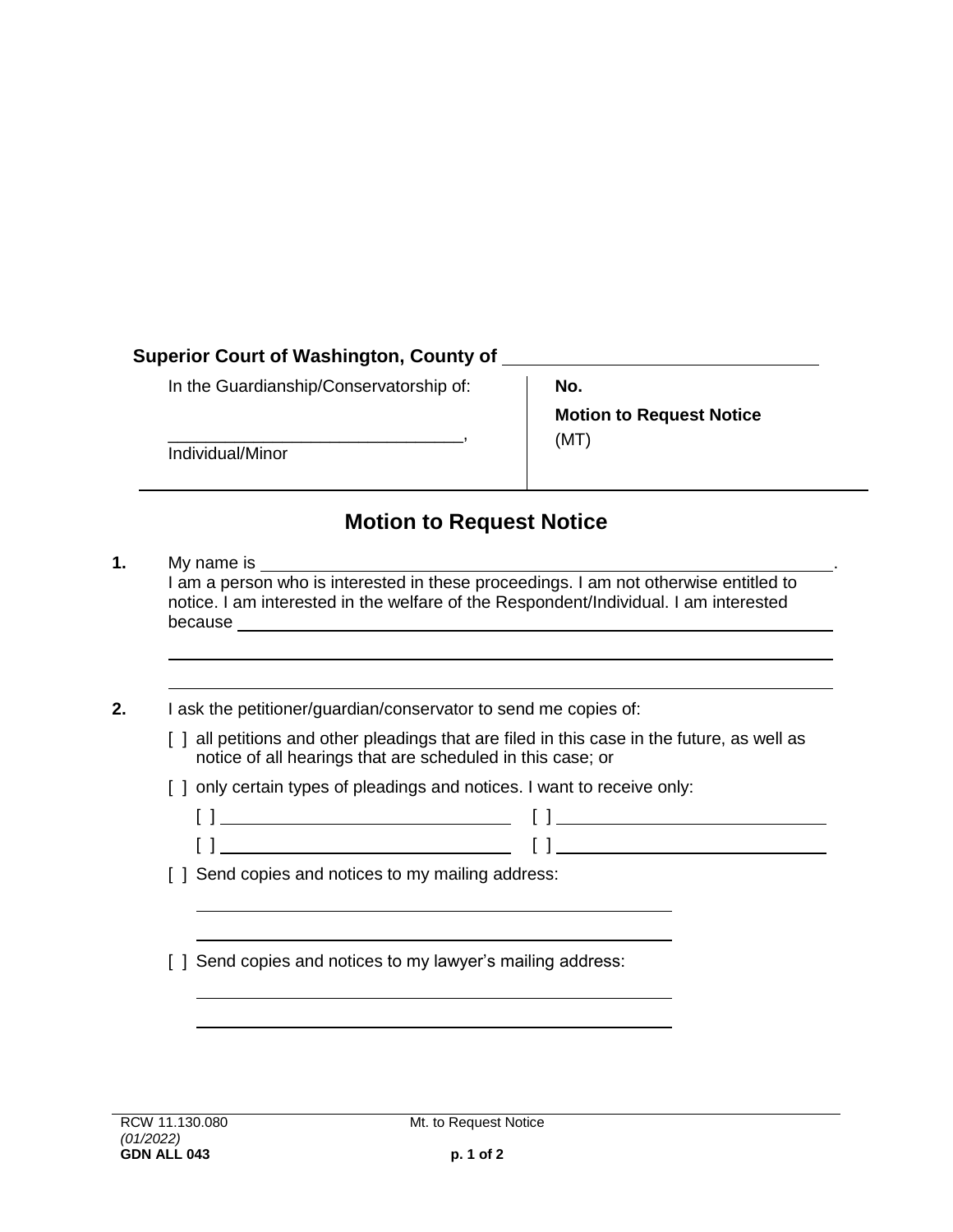I declare under penalty of perjury under the laws of the State of Washington that the facts I have provided on this form (including any attachments) are true. [ ] I have attached *(#):* pages.

| Signed at (city and state): _________ | Date:                   |      |
|---------------------------------------|-------------------------|------|
| Sign here                             | Print name              |      |
| <b>Presented by:</b>                  |                         |      |
| Lawyer signs here                     | Print name and WSBA No. | Date |